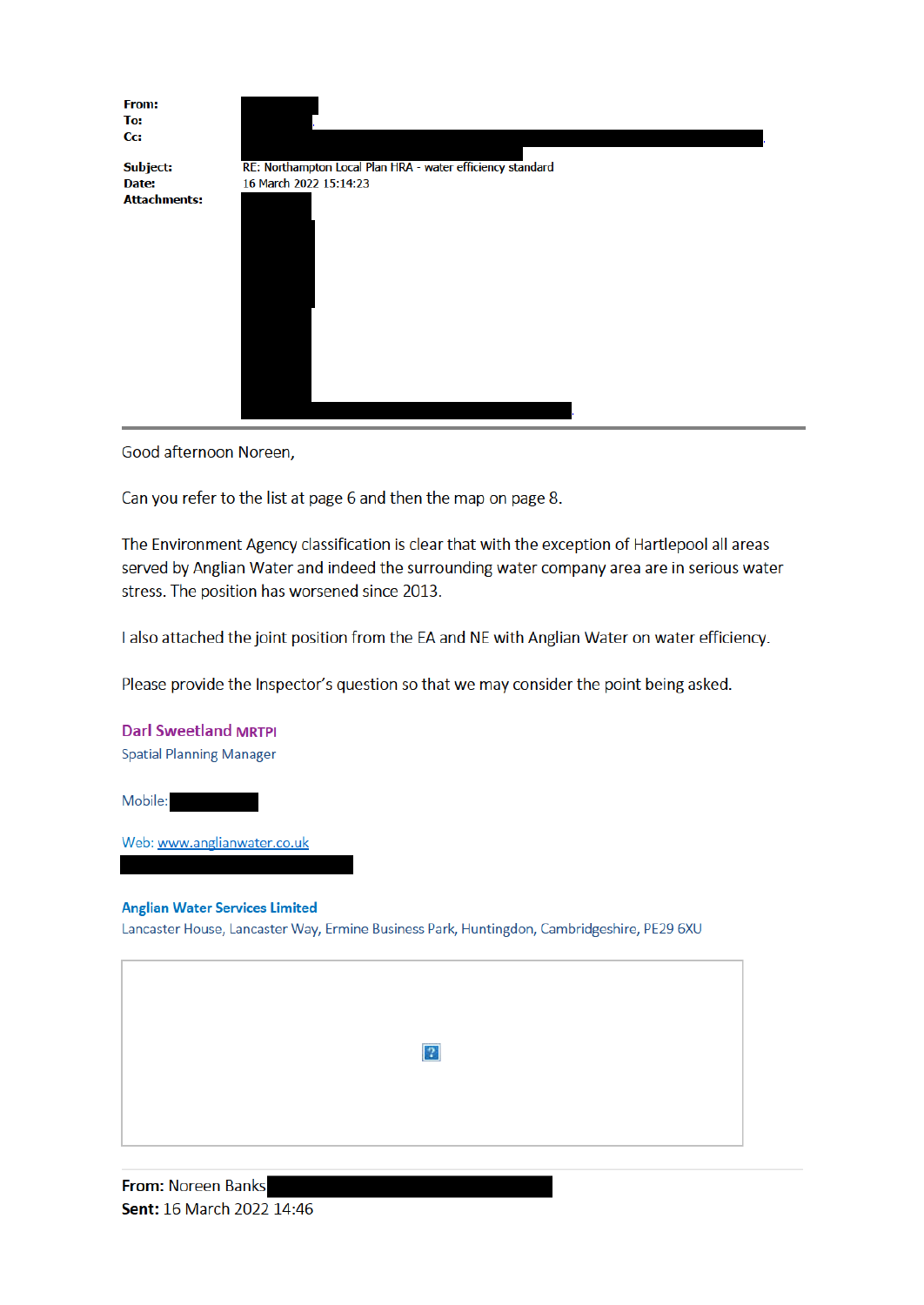**To:** Darl Sweetland

**Cc:**

**Subject:** RE: Northampton Local Plan HRA - water efficiency standard **Importance:** High

#### **\*EXTERNAL MAIL\* - Please be aware this mail is from an external sender - THINK BEFORE YOU CLICK**

### Good afternoon Darl

Before we proceed with this matter, I would be very grateful if you could confirm, as a matter of urgency, whether the Northampton area is located within a water stressed area. We have looked at the document you suggested. It has been suggested to us by the Inspectors that Northampton is not within a water stressed area but the wider Anglian Water area is.

We have a Local Plan meeting tomorrow and I need to let my Managers have the information by then. Please copy Paul Everard into your response.

Thank you.

Kind regards Noreen

| From: Darl Sweetland      |  |
|---------------------------|--|
| Sent: 02 March 2022 18:10 |  |
| To: Katherine Sydney<br>> |  |
| Cc:                       |  |
|                           |  |
|                           |  |
|                           |  |
|                           |  |

**Subject:** RE: Northampton Local Plan HRA - water efficiency standard

Good afternoon Katherine,

• The Environment Agency have categorised the Anglian Region as an area of serious water stress.

https://www.gov.uk/government/publications/water-stressed-areas-2021-classification

The potential demand supply deficits are set out in the Water Resources East draft regional plan

https://wre.org.uk/wp-content/uploads/2022/01/WRE-Emerging-Plan.pdf

• All LPAs that I've been working with since joining Anglian Water last year recognise that they have a responsibility to future proof development by improving water efficiency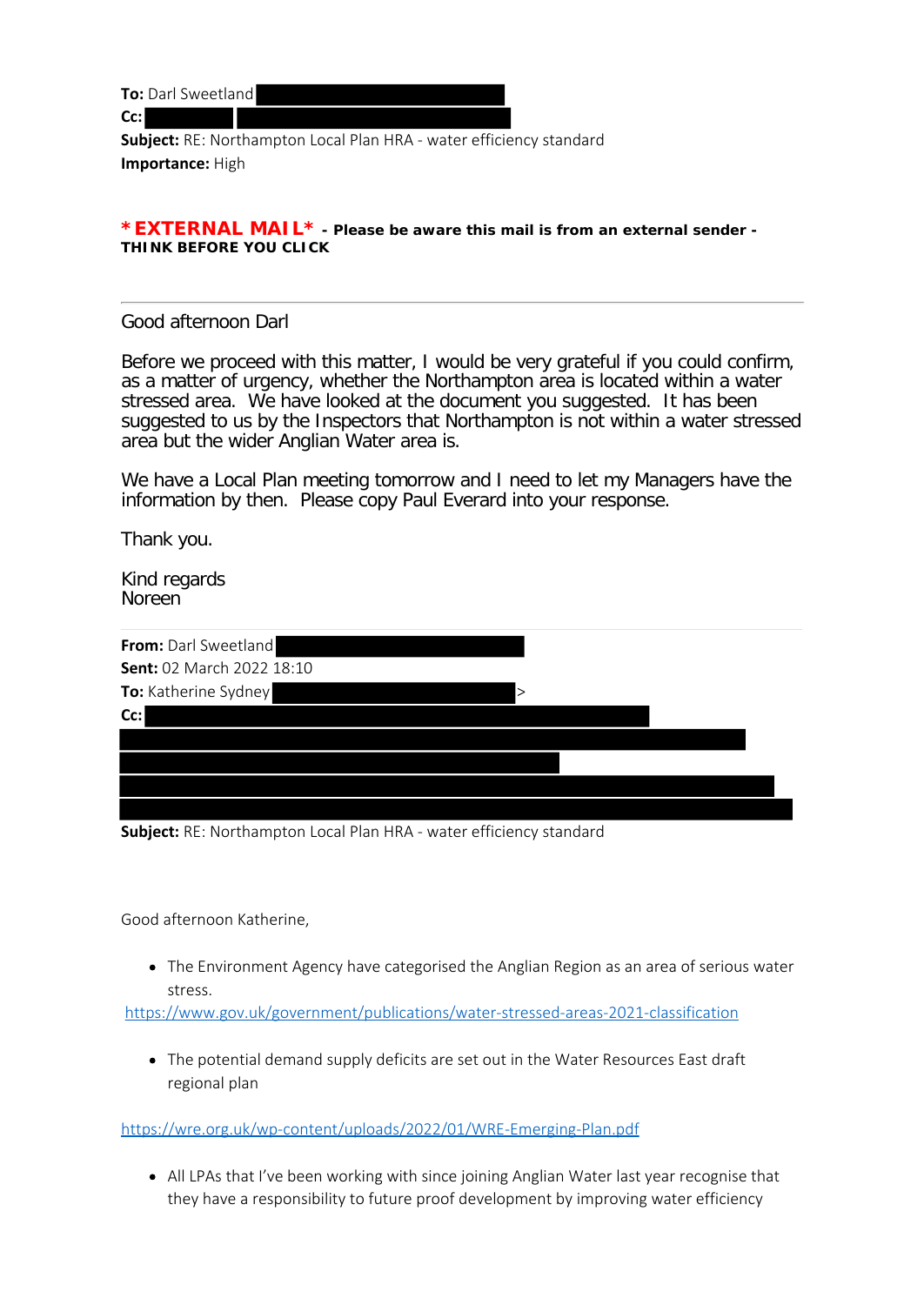standards for new homes.

To address your three points:

- The level of growth in Northampton by itself is unlikely to have a significant impact on Anglian Water's WRMP demand estimates if West Northants Council decided to go against Anglian Water and Environment Agency advice on water efficiency standards. As you correctly summarise though higher levels of demand enabled by having a less sustainable water efficiency policy would though be likely to have an incremental and cumulative impact on water resources and bodies. That impact could be on the water quality and/or ecological value of those water bodies. This is likely to be exacerbated by sustainability reductions from ground water abstraction sources increasing the importance of supplies from reservoirs including Rutland Water. A decision not to apply a policy seeking to reduce water demand would also have carbon impacts as the collection, transfer, treatment and distribution of water uses energy through pumping, for example. Additional water use in new homes would also flow through to the need for more waste water to be treated and managed. This is likely to place a greater environmental burden on water bodies where treated water is discharged. That increased volume of treatment and pumping also has climate change impacts.
- If all Councils took a decision not to improve the environmental performance of new homes then this would have a significant effect on the environment. Anglian Water has a statutory duty to ensure that supply meets demand. Not reducing demand in new homes in Northampton would require alternative interventions elsewhere. Those measures, including in existing homes, may be more costly and intrusive for customers and may not be agreed by Ofwat. Alternative supply side interventions to address higher levels of demand in new homes in Northampton may require the use of resources or new sources such as desalination and water transfer which are likely to have higher environmental and carbon costs than the new homes water efficiency measures that cost tens of pounds per new home. Putting the burden of higher water efficiency or the need to provide supplies on other Council areas may be seen as contrary to the soundness test that Plans should be 'effective' including consideration of cross boundary matters addressed in the Water Resources East draft regional plan.
- The tests of soundness include the plan being 'justified' essentially whether it is evidence based. The two links above provide evidence of an increased need for water efficiency since the Plan was submitted for Examination. Anglian Water's previous submissions and EA advice is that the water efficiency standard for new homes should be to reduce demand through proven low cost measures. The environmental, economic and social benefits of reducing demand including ecological status of water bodies, climate change resilience, reduced greenhouse gas emissions, lower costs for customers through reduced bills and a reduce need to fund investment could collectively result in the Plan's SEA – partly informed by an updated HRA – supporting a conclusion that the Northampton Local Plan is unsound. Water efficiency in isolation may not result in an unsound judgement. That said, if the Inspector looks at the NPPF requirement that Plans should 'support sustainable development', the alternative less sustainable water efficiency policy may, with other factors contribute to the Inspector reaching an overall unsound conclusion.

Anglian Water trusts that the above evidence links and summary illustrate the need for more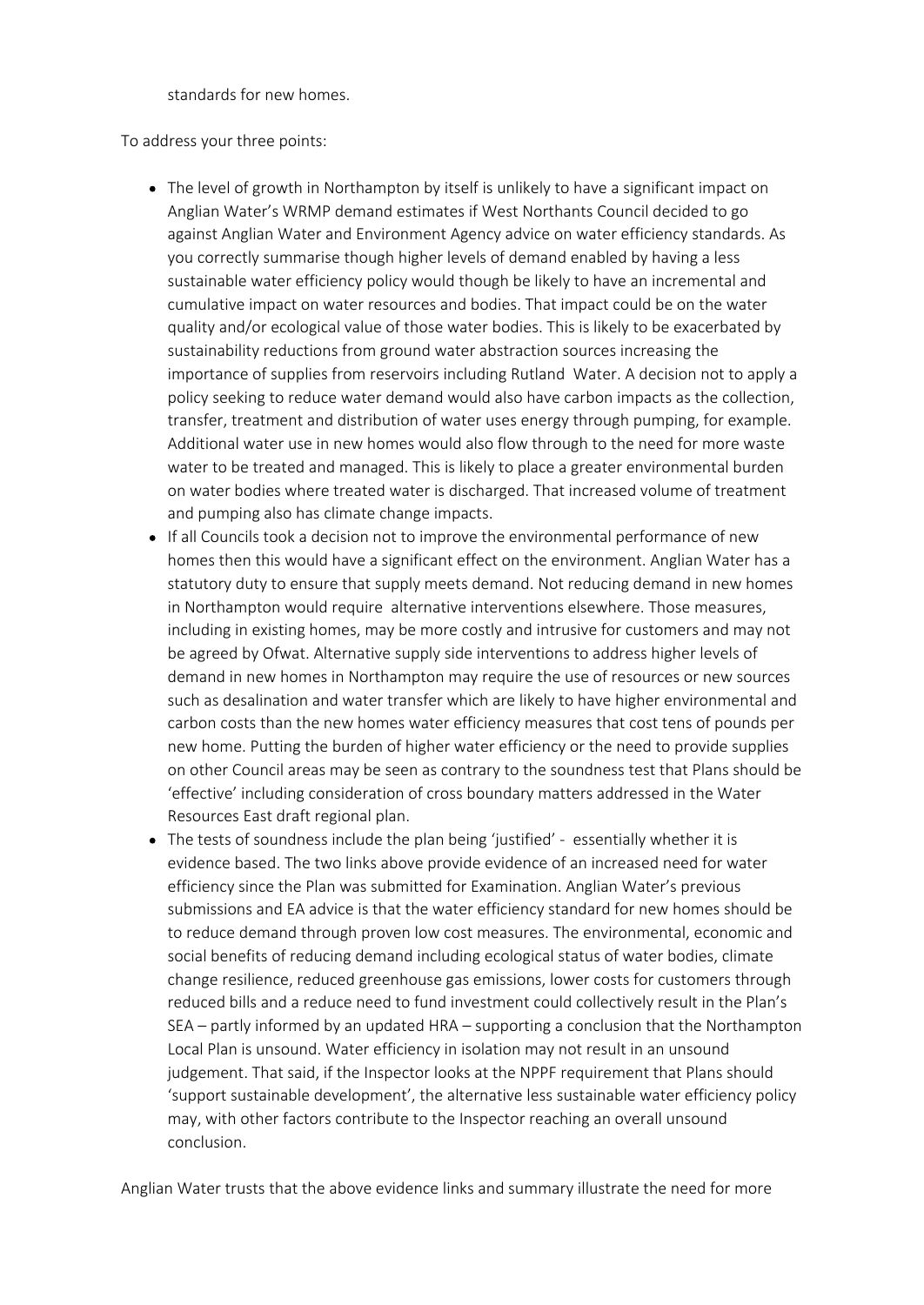sustainable water efficiency standards in the Northampton Local Plan.

Each Council's policy efforts, working with environmentally aware developers to reduce demand in new homes, reduces costs to the environment and society by closing future water demand supply deficits.

| <b>Darl Sweetland MRTPI</b>                                                                |  |
|--------------------------------------------------------------------------------------------|--|
| <b>Spatial Planning Manager</b>                                                            |  |
|                                                                                            |  |
| Mobile:                                                                                    |  |
| Web: www.anglianwater.co.uk                                                                |  |
|                                                                                            |  |
|                                                                                            |  |
| <b>Anglian Water Services Limited</b>                                                      |  |
| Lancaster House, Lancaster Way, Ermine Business Park, Huntingdon, Cambridgeshire, PE29 6XU |  |
|                                                                                            |  |

| $\boxed{?}$ |  |
|-------------|--|
|             |  |
|             |  |

| <b>From:</b> Katherine Sydney <                                            |  |
|----------------------------------------------------------------------------|--|
| <b>Sent:</b> 02 March 2022 16:02                                           |  |
| To: Darl Sweetland <                                                       |  |
| <b>Subject:</b> RE: Northampton Local Plan HRA - water efficiency standard |  |

#### **\*EXTERNAL MAIL\* - Please be aware this mail is from an external sender - THINK BEFORE YOU CLICK**

Hi Darl

Could you let me know whether you've had an opportunity to consider the queries below, please?

Many thanks,

Katherine

 $\sqrt{2}$ 

**Katherine Sydney (she/her) Associate Planner**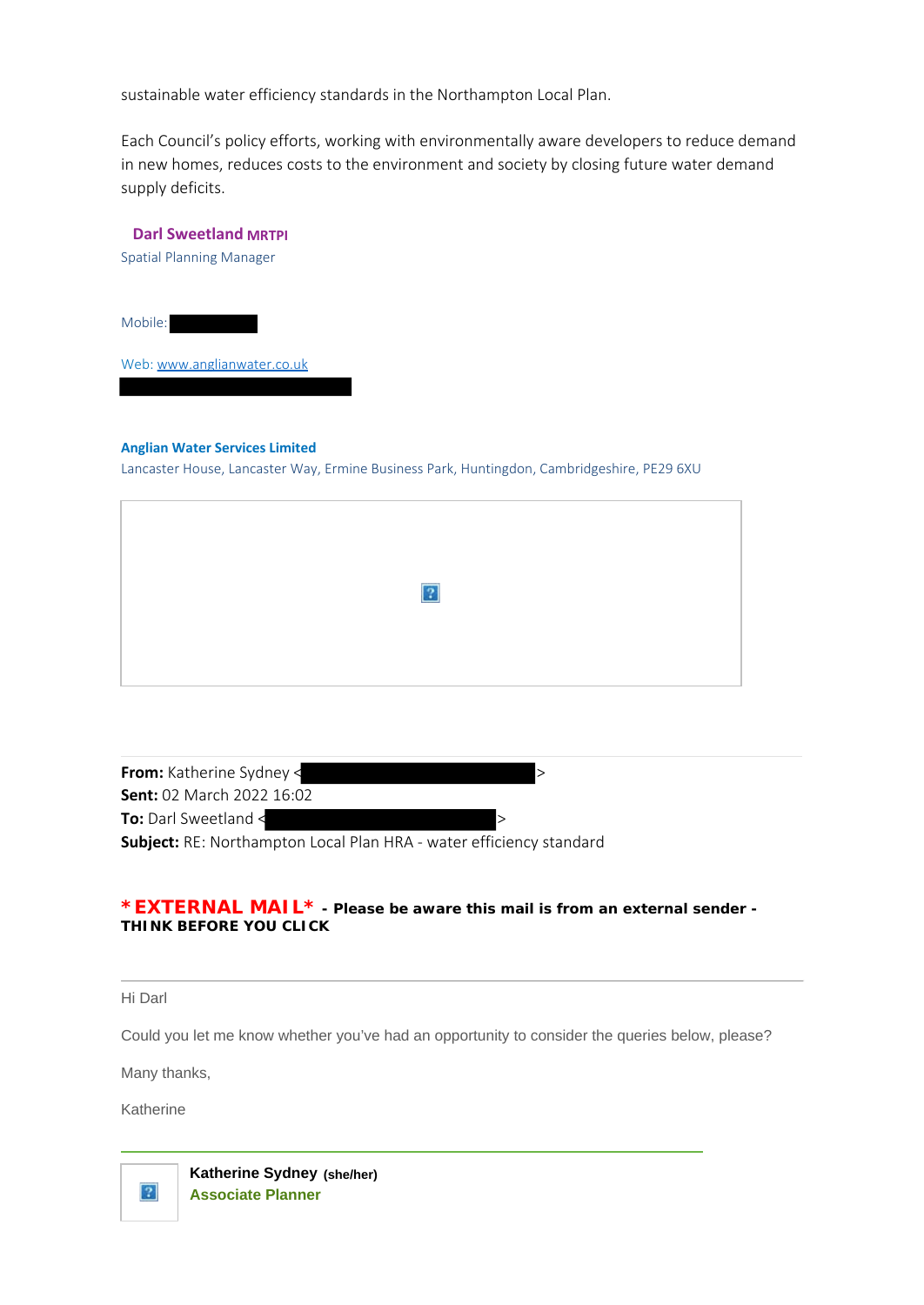|  | <b>BSc (Hons) MSc PIEMA</b> |
|--|-----------------------------|
|  |                             |

| D<br>I usually work Monday to Thursday, finishing at 2:30pm on some days                                                                            |
|-----------------------------------------------------------------------------------------------------------------------------------------------------|
| 2                                                                                                                                                   |
| News   Insights   Brochure<br>2                                                                                                                     |
| See our <b>office locations</b>                                                                                                                     |
| An Employee-Owned Company                                                                                                                           |
| <b>GDPR</b><br>We take your data seriously<br>read our privacy notice   unsubscribe                                                                 |
| LUC (Land Use Consultants Limited)<br>is registered in England (Registered Number 2549296)<br>Registered Office: 250 Waterloo Road, London SE1 8RD. |
| From: Katherine Sydney                                                                                                                              |
| Sent: 16 February 2022 15:17                                                                                                                        |
| To:                                                                                                                                                 |
| Subject: FW: Northampton Local Plan HRA - water efficiency standard                                                                                 |
| Darl,                                                                                                                                               |
| Apologies - I send this to<br>but understand he's left Anglian Water.                                                                               |
| Katherine                                                                                                                                           |
| From: Katherine Sydney                                                                                                                              |
| Sent: 16 February 2022 15:05                                                                                                                        |
| To:                                                                                                                                                 |
| Cc:                                                                                                                                                 |
|                                                                                                                                                     |
| Subject: Northampton Local Plan HRA - water efficiency standard                                                                                     |

Hi

We've been assisting West Northamptonshire Council with the Habitats Regulations Assessment (HRA) of the Northampton Local Plan and have some queries for Anglian Water.

Following the Local Plan Examination, the Council is considering altering the water efficiency standard in Policy 5 from 110l/p/day to 125l/p/day; we'd like to understand the HRA implications of that.

The HRA of the Northampton Local Plan (Part 2; Reg19 2nd round of consultation) identified potential effects on Rutland Water SPA/Ramsar and the Upper Nene Valley Gravel Pits SPA/Ramsar (both within Ruthamford North resource zone). This is related to an increased requirement for water abstraction and the potential effects on water levels at the two European sites, from new housing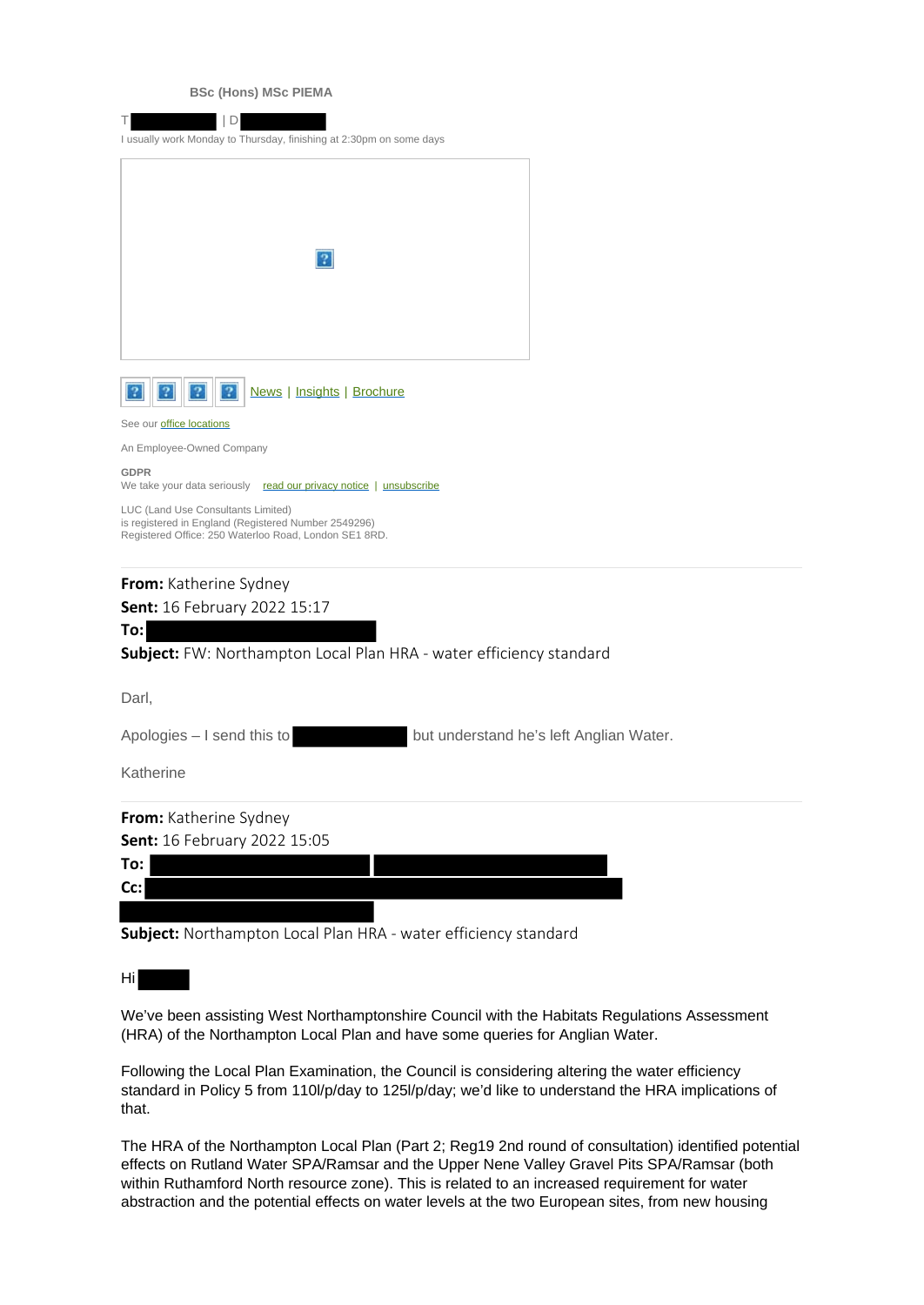proposed in the Local Plan. The HRA concluded that, with mitigation, there would be no significant effects on either site. Mitigation included measures set out in Anglian Water's WRMP 2019 and a commitment within the Local Plan to a water efficiency standard of 110l/p/day (as previously requested by Anglian Water in response to the Reg19 1st round consultation).

As 110l/p/day is supported by Anglian Water, we would like to understand whether, if the water efficiency standard in the Local Plan were changed to the Building Regulations standard of 125l/p/day:

- Would that alter the future demand estimates within the WRMP that are based on expected growth?
- Would Anglian Water still consider that it would be possible to ensure that water supply exceeds demand, without significant effects on the environment?
- Would Anglian Water consider the Plan to be sound?

Many thanks,

Katherine

#### --\*----\*----\*----\*----\*----\*----\*----\*----\*----\*----\*----\*----\*----\*----\*---\*----\*-----\*--- -\*----\*----\*----\*----\*----\*----\*----\*----\*----\*----\*----\*----\*----\*---\*----\*-----\*----\*---- \*----\*----\*----\*----\*----\*----\*----\*----

The information contained in this message is likely to be confidential and may be legally privileged. The dissemination, distribution, copying or disclosure of this message, or its contents, is strictly prohibited unless authorised by Anglian Water. It is intended only for the person named as addressee. Anglian Water cannot accept any responsibility for the accuracy or completeness of this message. Contracts cannot be concluded with us by email or using the Internet. If you have received this message in error, please immediately return it to the sender at the above address and delete it from your computer. Anglian Water Services Limited Registered Office: Lancaster House, Lancaster Way, Ermine Business Park, Huntingdon, Cambridgeshire, PE29 6XU Registered in England No 2366656 Please consider the environment before printing this email.--\*---- \*----\*----\*----\*----\*----\*----\*----\*----\*----\*----\*----\*----\*----\*---\*----\*-----\*----\*---- \*----\*----\*----\*----\*----\*----\*----\*----\*----\*----\*----\*----\*---\*----\*-----\*----\*----\*----  $*$ ---- $*$ ---- $*$ 

Any views expressed in this email are those of the individual sender and are not necessarily those of West Northamptonshire Council unless explicitly stated.

This email (including any attachments) may contain confidential or privileged information and is intended solely for the use of the individual or entity to whom it is addressed. Any confidential, sensitive or protectively marked material must be handled accordingly.

If you are not the intended recipient you must not disclose, distribute, copy, print or rely on any of the information contained in the email or attachments, and all copies must be deleted immediately. If you do receive this email in error, please notify the sender immediately and note that confidentiality or privilege is not waived or lost.

West Northamptonshire Council may monitor the contents of emails sent and received via its network for the purposes of ensuring compliance with relevant legislation and the Council's policies and procedures. All such monitoring will take place in accordance with relevant legislation including privacy and data protection legislation. For details of how West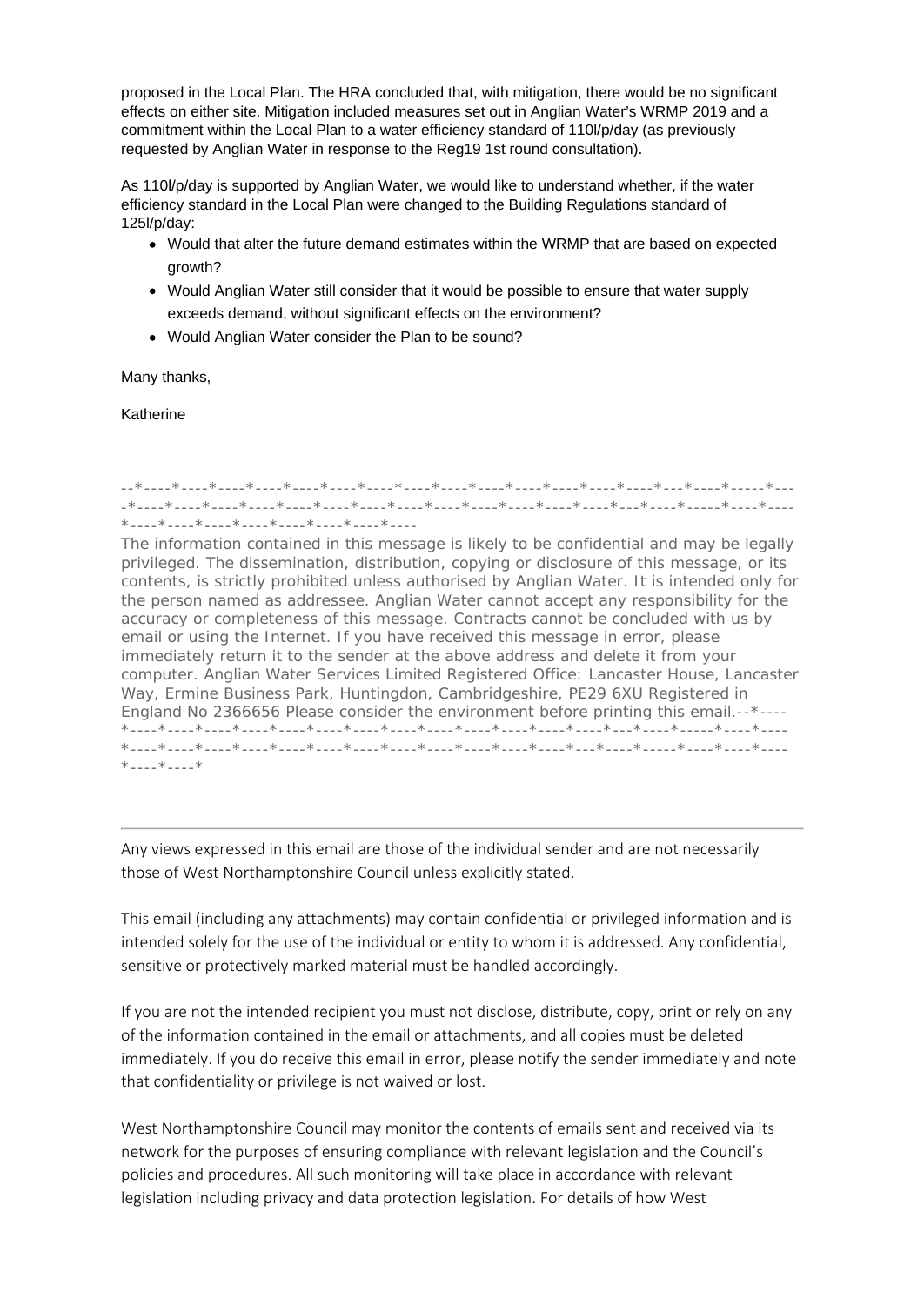Northamptonshire Council uses personal information please see the Council's website.

West Northamptonshire Council has scanned this email and attachments for viruses but does not accept any responsibilities for viruses once this email has been transmitted. You should therefore carry out your own anti-virus checks before opening any documents.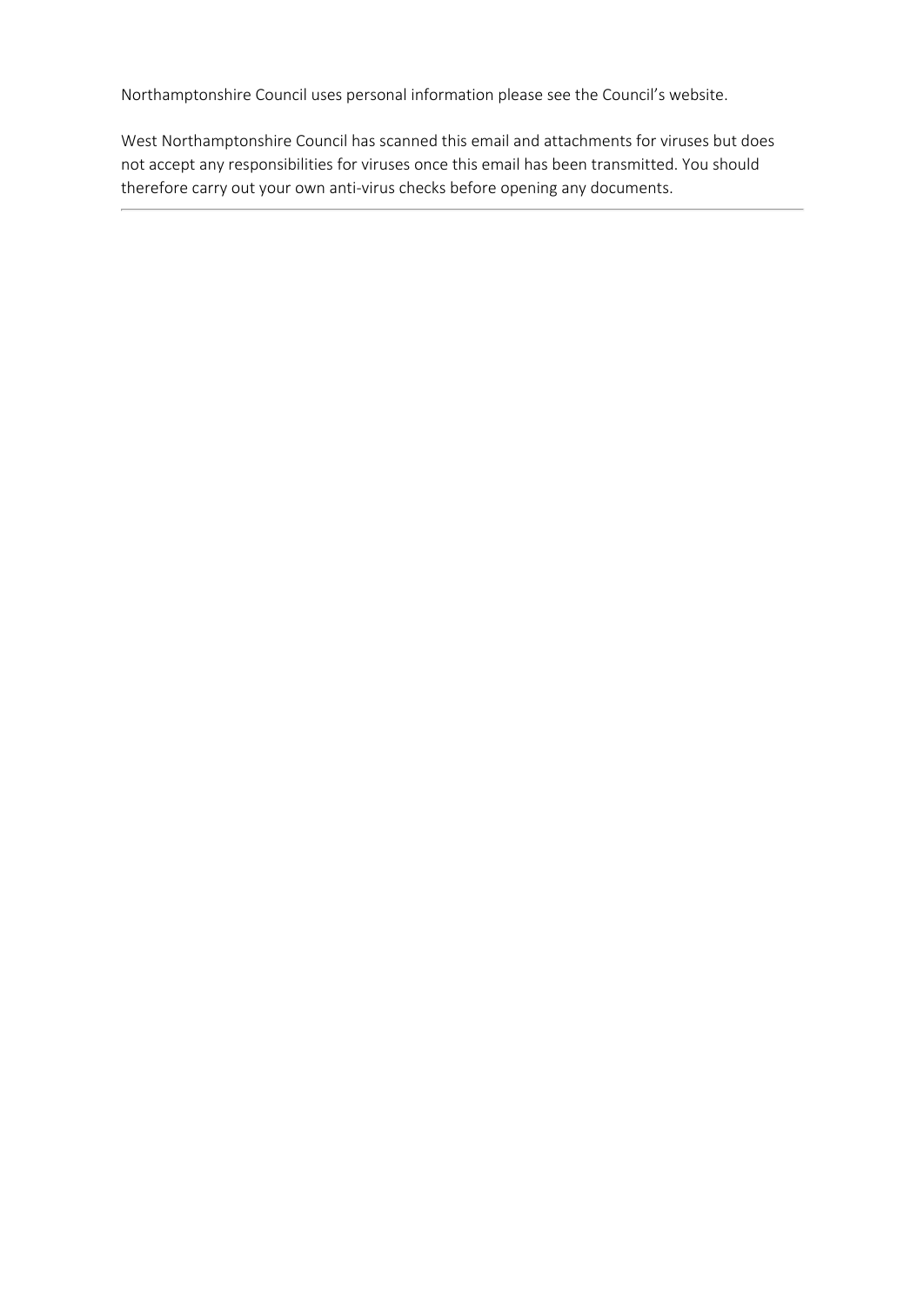





Joint advice to Local Planning Authorities: Optional Higher Water efficiency standard for new housing (January 2019 updated February 2020) Anglian Water, Environment Agency and Natural England

All new homes have to meet the mandatory national standard set out in the Building Requiations (of 125 litres/person/day). Where there is a clear local need, local planning authorities can set out Local Plan policies requiring new dwellings to meet the tighter Building Regulations optional requirement of 110 litres/person/day.

The National Planning Policy Framework policies expects local planning authorities to adopt proactive strategies to adapt to climate change that take full account of water supply and demand considerations. The local planning authority can consider whether a tighter water efficiency requirement for new homes is justified to help manage demand.

This joint statement has been produced to set out the common position of Anglian Water, the Environment Agency and Natural England on the inclusion of this optional standard in Local Plans within the Anglian Water company area.

## **Context**

The Anglian Water region is particularly vulnerable to the impacts of climate change: temperature rise, the potential reduction in summer rainfall, lower available water resources, increased flood risk and rising sea levels. Eastern England is the driest region in the UK, receiving only around 600 millimetres rainfall per annum, around two-thirds of the average for England and Wales<sup>1</sup>. The ecological sensitivity of many of the wetland sites in the east of England adds a further challenge where there are environmental drivers for abstraction reductions.

Together with this sensitivity the growth in population, housing and the economy will put increasing demand on water and wastewater services. Securing sustainable supplies will demand substantial improvements in the efficiency of water usage by Anglian Water and by Anglian Water's customers.

# Establishing a clear need

To include the optional higher target, national quidance states that it will be for a local planning authority to establish a clear need based on:

- existing sources of evidence
- locally specific evidence including water cycle studies.  $\bullet$
- consultations with the local water and sewerage company, the Environment Agency and catchment partnerships.
- consideration of the impact on viability and housing supply of such a requirement.

See paragraph 013 of the Housing: optional technical standards

<sup>&</sup>lt;sup>1</sup> Anglian Water Strategic Statement